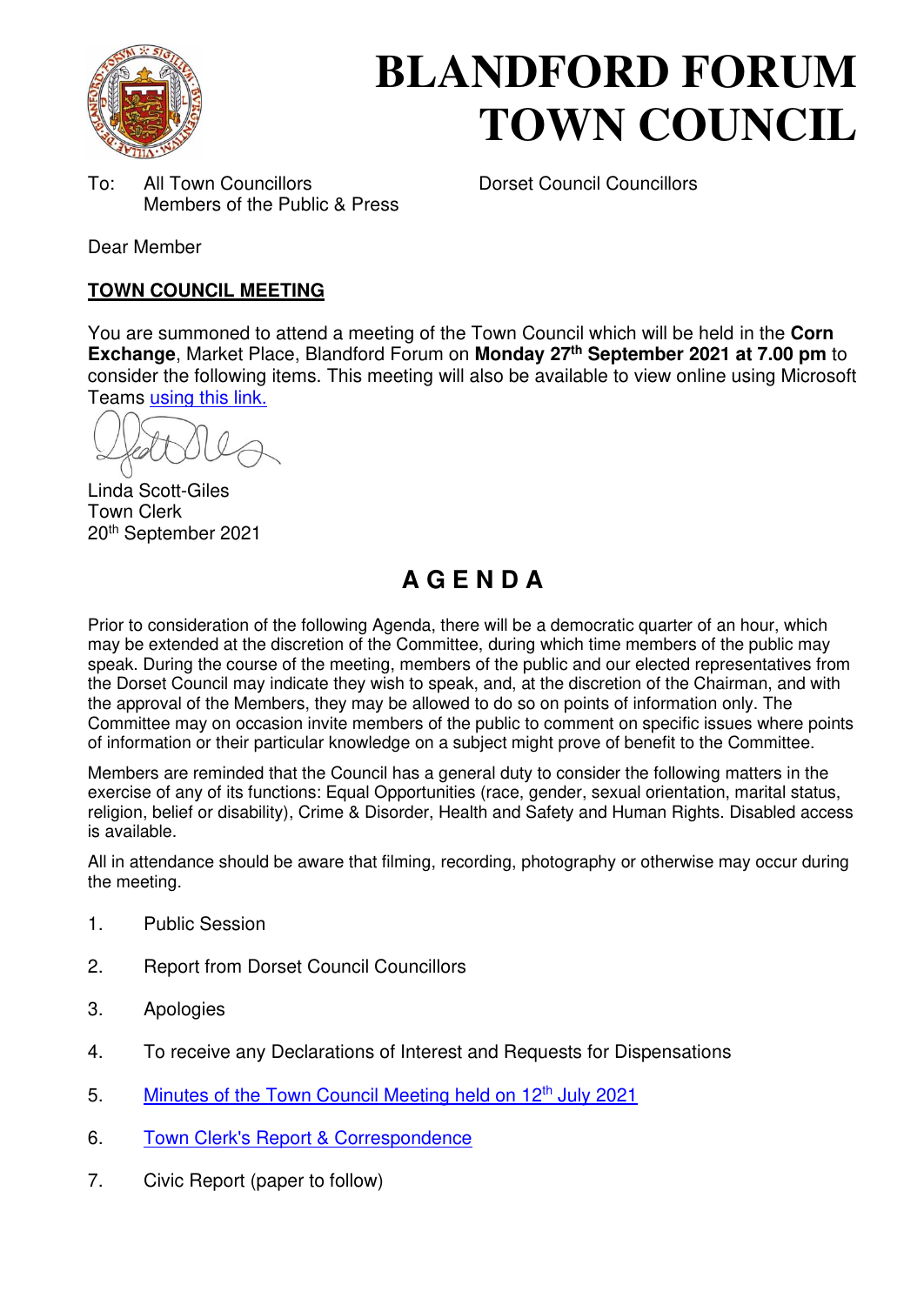- 8. Recommendations and Receipt of Minutes
	- 8.1 Finance & Staffing Committee Meeting held on Monday 13<sup>th</sup> September 2021 8.1.1 [Recommendations](#page-3-0)
		- 8.1.2 [To RECEIVE the Minutes](https://blandfordforum-tc.gov.uk/wp-content/uploads/2021/09/130921.pdf)
	- 8.2 Recreation & Amenities Committee Meeting held on Monday 20<sup>th</sup> September 2021
		- 8.2.1 Recommendations (none)
		- 8.2.2 [To RECEIVE the Minutes](https://blandfordforum-tc.gov.uk/town-council/meetingscommittees)
- 9. [To receive the recommendations from the Standing Orders and Financial Regulations](#page-4-0)  working group
- 10. [To receive a report reviewing the Railway Arches opening times and arrangements](#page-5-0)
- 11. [To retrospectively approve expenditure for the inscription of the Cross of Sacrifice at](#page-6-0)  [Blandford Cemetery](#page-6-0)
- 12. [To consider expenditure for phase two of the renovations to the skate park ramps](#page-7-0)
- 13. To receive an update and consider any requests regarding the:
	- 13.1 Neighbourhood Plan Working Group Blandford +
	- 13.2 BFTC Commemoration Group
	- 13.3 Climate Change & Biodiversity
	- 13.4 Dorset Council Grant to support the Market Area Enhancement Project
	- 13.5 [Community Governance Review](#page-8-0)
	- 13.6 The Queen's Platinum Jubilee 2<sup>nd</sup>-5<sup>th</sup> June 2022
- 14. Reports from Community and Local Organisations (Councillors are requested to advise the Chairman of Council or the Town Clerk if they wish to make a report under this heading)

# **DATES OF FUTURE MEETINGS**

4<sup>th</sup> October Planning Meeting 11<sup>th</sup> October Town & General Purposes Committee Meeting

18<sup>th</sup> October Town Council Meeting (followed by Trust Meeting)

**Minutes of the Town Council and Committee meetings are available from Blandford Library, the Town Clerk's Office and at [www.blandfordforum-tc.gov.uk](http://www.blandfordforum-tc.gov.uk/)**



**Town Clerk's Office Church Lane, Blandford Forum Dorset DT11 7AD**





**Tel: 01258 454500 • Fax: 01258 454432 Email: admin@blandfordforum-tc.gov.uk [www.blandfordforum-tc.gov.uk](http://www.blandfordforum-tc.gov.uk/)**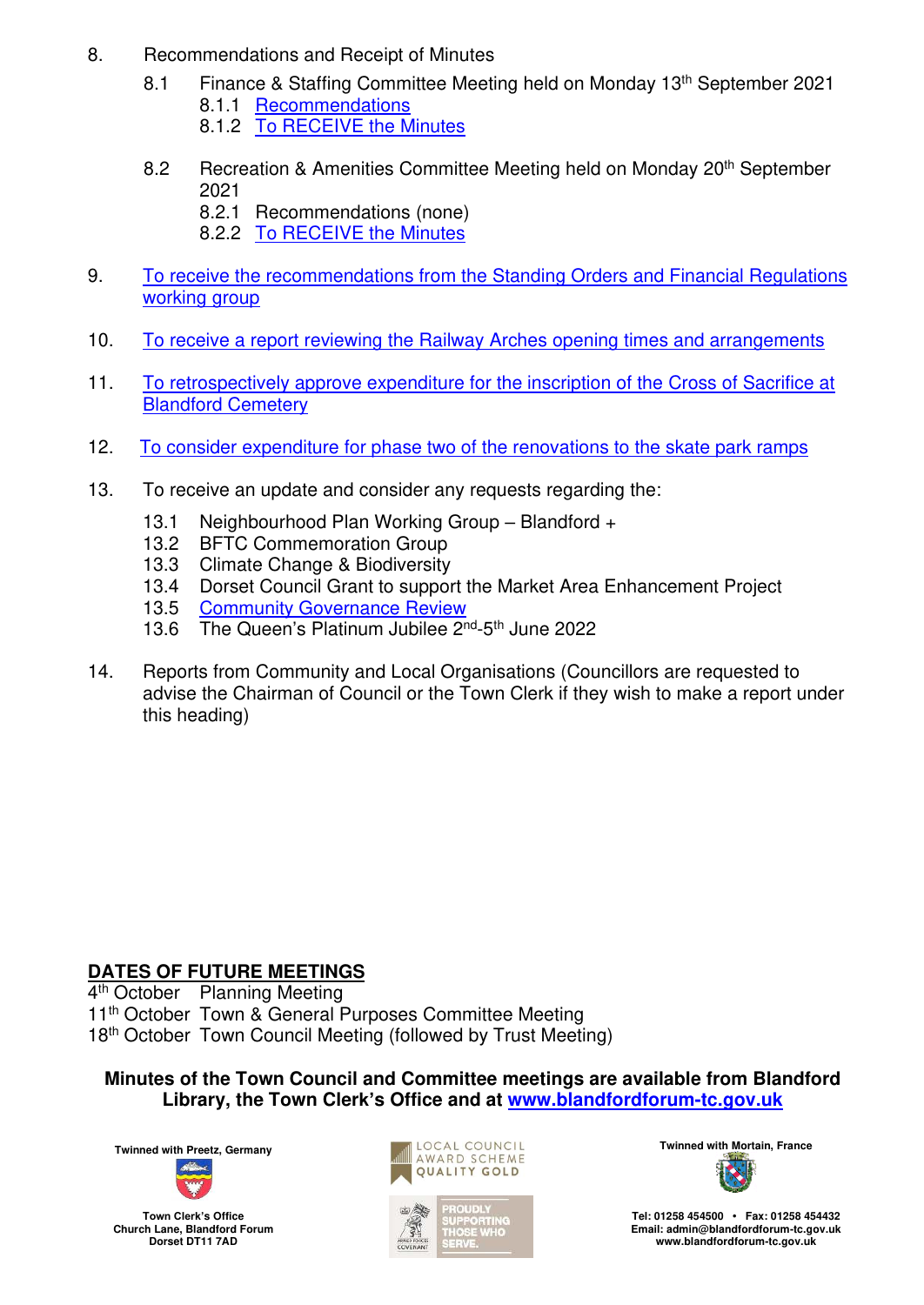# **Town Clerk's Report & Correspondence**

<span id="page-2-0"></span>**Thank You** – A Thank You letter has been received from Life Education Wessex for the grant given by the Town Council. The letter read: Thank you so much for your wonderful donation of £430. Please accept this letter as our official receipt. Life Education Wessex aim to give every primary aged child in Somerset, Dorset, Devon, Hampshire and Thames Valley the opportunity to benefit from our programme of health and drug prevention education and equip them with the knowledge, skills and confidence to make healthy choices and to lead healthier lives. Your contribution will help us to continue this valuable work. With many thanks once again for your kind donation and valued support.

Mr Mosney has also sent a card to thank the Town Council for his Certificate of Appreciation and the Mayor Making ceremony and lunch.

**Allotment Relocation** – An invoice has been received from Symonds and Sampson in relation to negotiations with landowners for Allotment relocation Heads of Terms, totalling £2,508.60 + VAT, and this has been paid in accordance with expenditure authority from minute 124 from the Town Council confidential allotment meeting held on  $17<sup>th</sup>$  December 2018.

**Community Expo** – The event was very successful with a total of 156 people throughout the morning (not at one time as the capacity is still restricted to 60 this month). The Health Champions from The Blandford Group Practice were extremely popular and, following a discussion with Cllr Lindsay, they will be returning to the Corn Exchange during the indoor market on a more regular basis.

**External Audit** – The external auditor, PKF Littlejohn has approved the Town Council's accounts for the financial year 2020/21.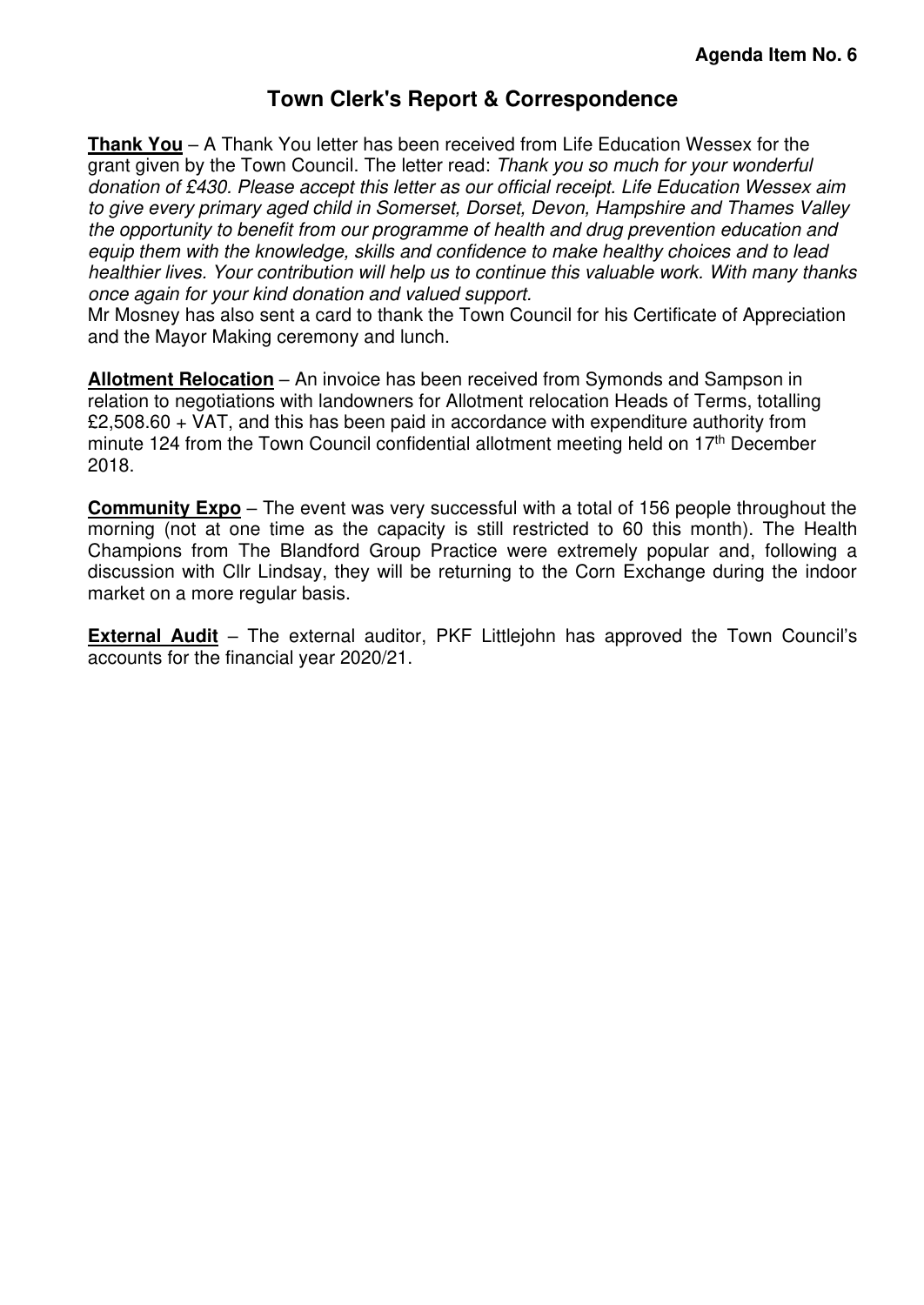# **Finance & Staffing Committee Meeting held on Monday 13th September 2021**

# **Recommendations**

#### <span id="page-3-0"></span>**21. TO CONSIDER GRANT APPLICATIONS (CURRENT AVAILABLE BALANCE IS £11,561, WHICH INCLUDES £3,641 UNDERSPEND FROM 2020/21)**

21.1 In Jolly Good Company (a grant of £1,470 was approved in September 2020 with free hire to the value of £320)

The paper was noted (see Appendix G).

It was PROPOSED by Cllr L Hitchings, SECONDED by Cllr Carter and AGREED unanimously that a **RECOMMENDATION is made to full Council that**

**Free hire to the value of £320 is approved (Expenditure Authority: Localism Act 2011 s1-8).** 

It was PROPOSED by Cllr Cross, but NOT SECONDED that half of the requested amount is granted to the applicant.

It was PROPOSED by Cllr L Hitchings, SECONDED by Cllr Carter and AGREED (8 in favour, 1 abstention) that a **RECOMMENDATION is made to full Council that**

**A grant of £1,070 is not approved on this occasion (Expenditure Authority: Localism Act 2011 s1-8).**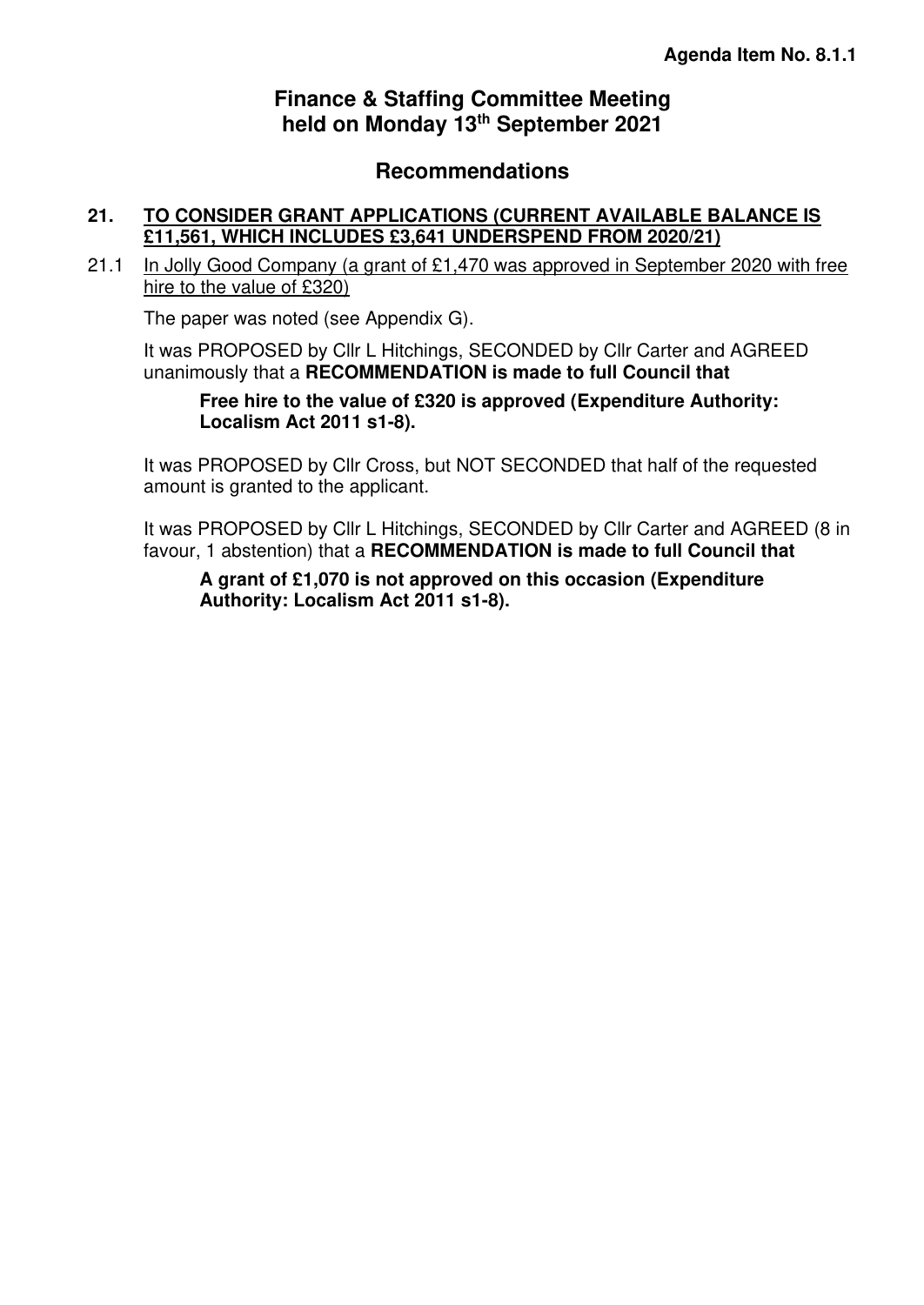# <span id="page-4-0"></span>**To receive the recommendations from the Standing Orders and Financial Regulations working group**

#### **a) Standing Orders**

The working group formed to review the Standing Orders and Financial Regulations met on 22nd July 2021 and fully discussed the council's Standing Orders. Cllr L Hitchings, Stevens, Osborne, Carter and Holmes were present in Woodhouse Gardens with the Town Clerk, and Cllr S Hitchings partially present by telephone.

The proposed amendments are shown in red in the document attached by email with the agenda. Please contact the office should you require a copy.

The Standing Orders have also been cross referenced with the NALC Model Standing Orders 2018 (amended in 2020) because, although the changes from that document have been noted in the past, the council should acknowledge this most recent document and this is now reflected on the cover page.

#### **Recommendation**

It is recommended that the Town Council adopts the amended Standing Orders.

#### **b) Financial Regulations**

The review of the Financial Regulations was deferred until 13<sup>th</sup> September 2021. Cllr L Hitchings, Stevens, Osborne, Carter and S Hitchings were present in the Corn Exchange with the Town Clerk via Microsoft Teams.

The proposed amendments are shown in red in the document attached by email with the agenda. Please contact the office should you require a copy.

They have been cross referenced with the NALC model template from 2019 and this has been reflected on the front cover.

#### **Recommendation**

It is recommended that the Town Council adopts the amended Financial Regulations.

Linda Scott-Giles Town Clerk 26th July 2021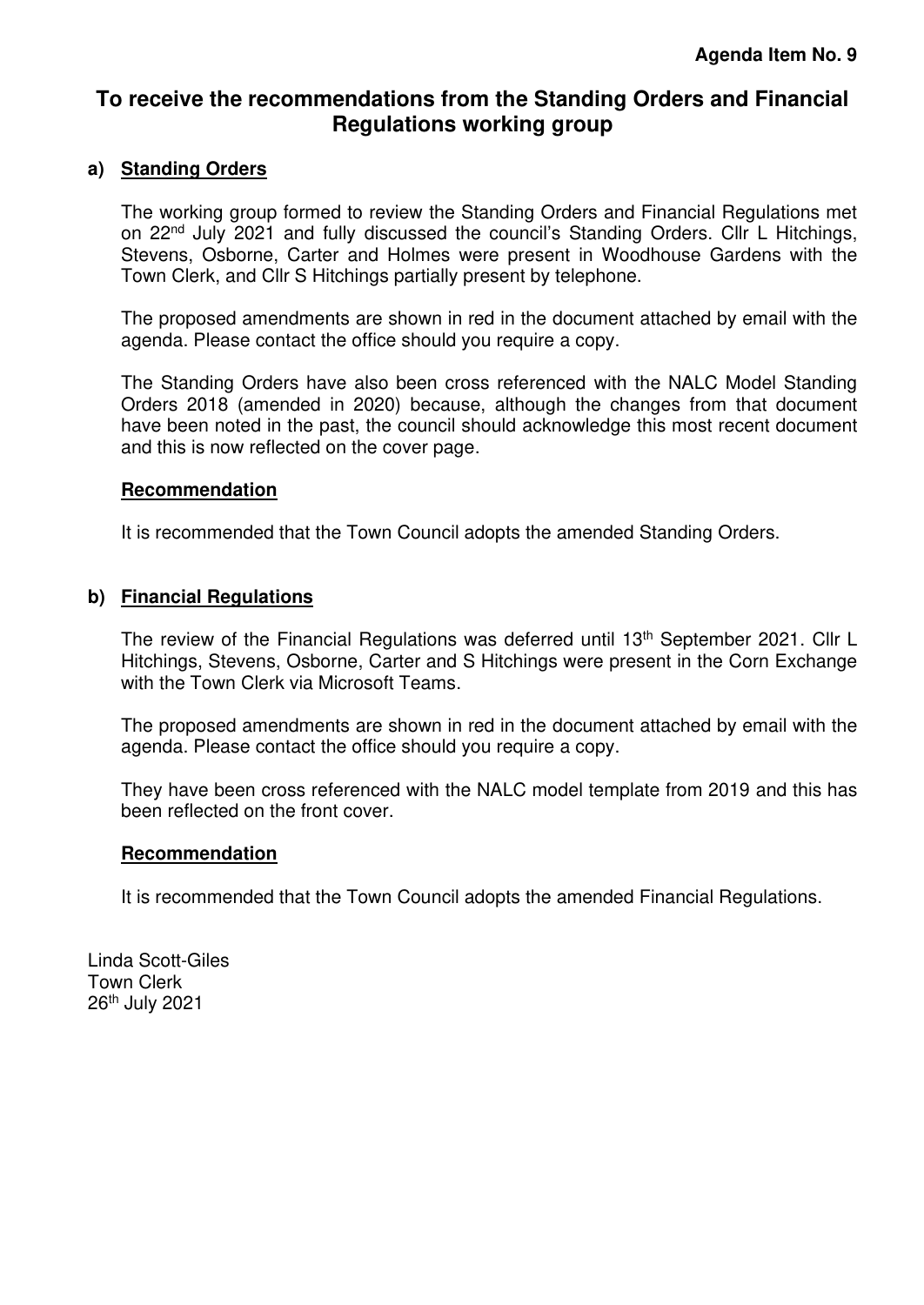# **To receive a report reviewing the Railway Arches opening times and arrangements**

#### <span id="page-5-0"></span>**Background**

When the arches were opened to the public the opening hours were set for 9am - 2.30pm seven days a week. This was initially for a trial period and was to be reviewed after six months. Due to the Covid pandemic this six-monthly review was postponed to twelve months and therefore the review report is below.

#### **Report**

Apart from a short period when the access to the arches was stopped due to the pandemic and the guidelines from national government, the opening times have been kept to. They have been opened at 9am by caretakers and closed at 2:30pm by the grounds staff, at weekends they have been opened and closed by the on-duty caretaker. This has worked well because by closing at 2:30pm the grounds staff have been able to close the gates before they finish work at 3.30pm. This has allowed the caretaker to concentrate on hirings and other duties without having to walk down to the arches.

There has been an increase of broken glass and litter under the arches, but this has also been the case at other venues during the period of the pandemic so it is hard to say if this increase is due to the arches being open and more of a focal point now. The grass around the surrounding area does not appear to get cut by the Rangers as often as it was and this has led to the public having to walk through long grass to look at the interpretation boards under the arches. Perhaps surprisingly damage to the boards has so far been minimal.

There have been incidents of youths being on top of the arches outside of the opening hours and this was to be expected and is hard to control without a significant increase in the height of the fencing.

Due to the pandemic, there has not been any events held at the arches so it is not possible to report on their success or any affect they would have on increasing visitors to the arches. In general, reports from staff suggest that they are regularly visited but again due to the pandemic it is hard to gauge who is visiting i.e. residents or visitors and if the popularity would tail off after the initial period. Hopefully if the pandemic relents and things get back to normal then in another twelve months this question can be answered more fully.

We have had some complaints about the length of the grass around the area but this is cut by the Rangers so is not something we can directly address. This could be due to staffing issues or an extension of the policy not to cut so frequently for the wildlife benefits.

#### **Recommendation**

It is recommended that the opening hours are continued, and vandalism and usage of the arches continues to be monitored.

Jon Goodenough Operations Manager 30th July 2021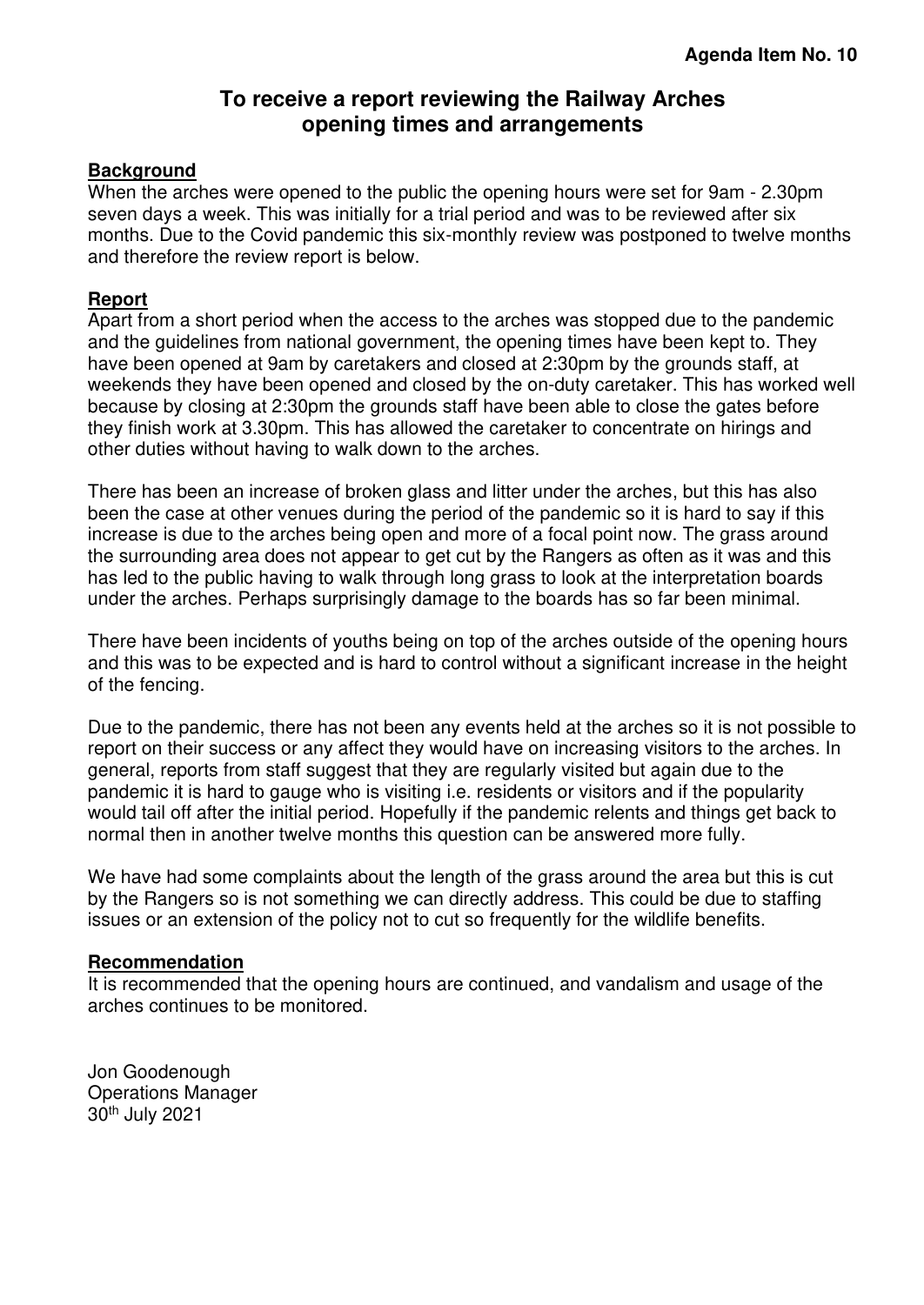# <span id="page-6-0"></span>**To retrospectively approve expenditure for the inscription of the Cross of Sacrifice at Blandford Cemetery**

#### **Report**

To mark the 100 year anniversary of the installation of the war memorial plaques on the front of the Corn Exchange and the Cross of Sacrifice at the cemetery a rededication service is being held on November 7<sup>th</sup>.

In preparation for this event officers have sought a quote from a local stone mason who has cleaned the cross previously, for the war memorial at the Cemetery to be cleaned and the lettering repainted, in addition they have also sought a price for a new inscription which reads:

#### *"A rededication servi***ce was held in 2021 to mark the centenary of the cross and tablets, and to remember all men and women of Blandford Forum fallen in service to**  *their country 100 years on."*

It is hoped that the work will be completed before the rededication service on Nov  $7<sup>th</sup>$  but as the work can only be done in dry weather this cannot be guaranteed but it would provide a visual record of the re dedication.

This was informally discussed at the Planning meeting held on September  $6<sup>th</sup>$  during which a straw poll was taken with 13 in favour and 1 against. It was also agreed to add this item to this Town Council agenda.

#### **Financial implications**

The total cost for all the works is £3,407.20 including VAT.

#### **Recommendation**

It is recommended that Councillors approve retrospective expenditure for the works at a cost of £3,407.20 using funds from General Reserves.

Jon Goodenough Operations Manager 16th September 2021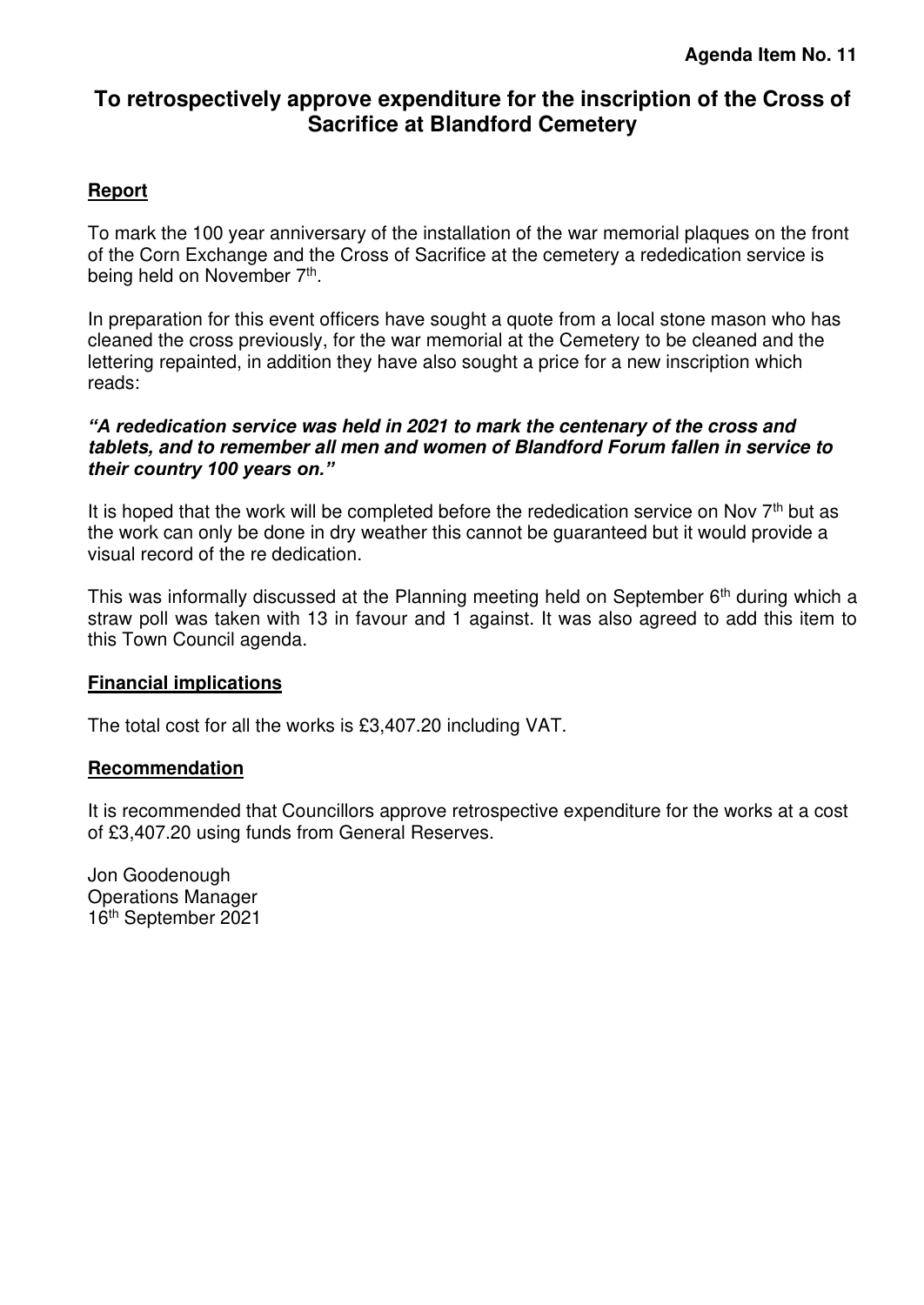#### <span id="page-7-0"></span>**To consider expenditure for phase two of the renovations to the skate park ramps**

#### **Background**

At the Town Council meeting held on 26<sup>th</sup> April 2021 Councillors approved expenditure of £30,370.75 for repairs to the ramps and a new jump box for the skate park. It was indicated in the report that further woks would be required to replace the remainder of the ageing ramp surfaces and certain sections of infrastructure of the existing equipment. This report therefore addresses phase two.

#### **Report**

After the completion of the works previously authorized for phase 1, officers sought further quotes to complete the resurfacing of the remaining ramps and for the works required to replace and repair the areas of deteriorating infrastructure especially under the quarter pipes. Whilst presenting no immediate danger these areas are deteriorating and to wait longer to carry out this work could potentially result in these ramps having to be closed in the future.

Once this work is completed then this will mean that the vast majority of the equipment has been resurfaced and had its infrastructure restored. This would still leave a significant sum in the skatepark accruals budget to cover any need for future resurfacing of the tarmac at the skatepark and any future repairs to the equipment.

#### **Financial Implications**

The quotation for the works to the two large Quarter Pipes and the mini ramp which will include resurfacing and replacement of any deteriorating steel works comes to £22,043.65+VAT and it is suggested it comes from the skatepark accruals budget line which has a balance of £136,021.00

#### **Recommendation**

It is recommended that Councillor's approve the proposed works using funds of £22,043.65 +VAT from the Skate Park Accruals budget which has a current balance of £136,021.00 (Expenditure Authority: General Power of Competence, Localism Act 2011, S1-8).

Jon Goodenough Operations Manager 17th September 2021